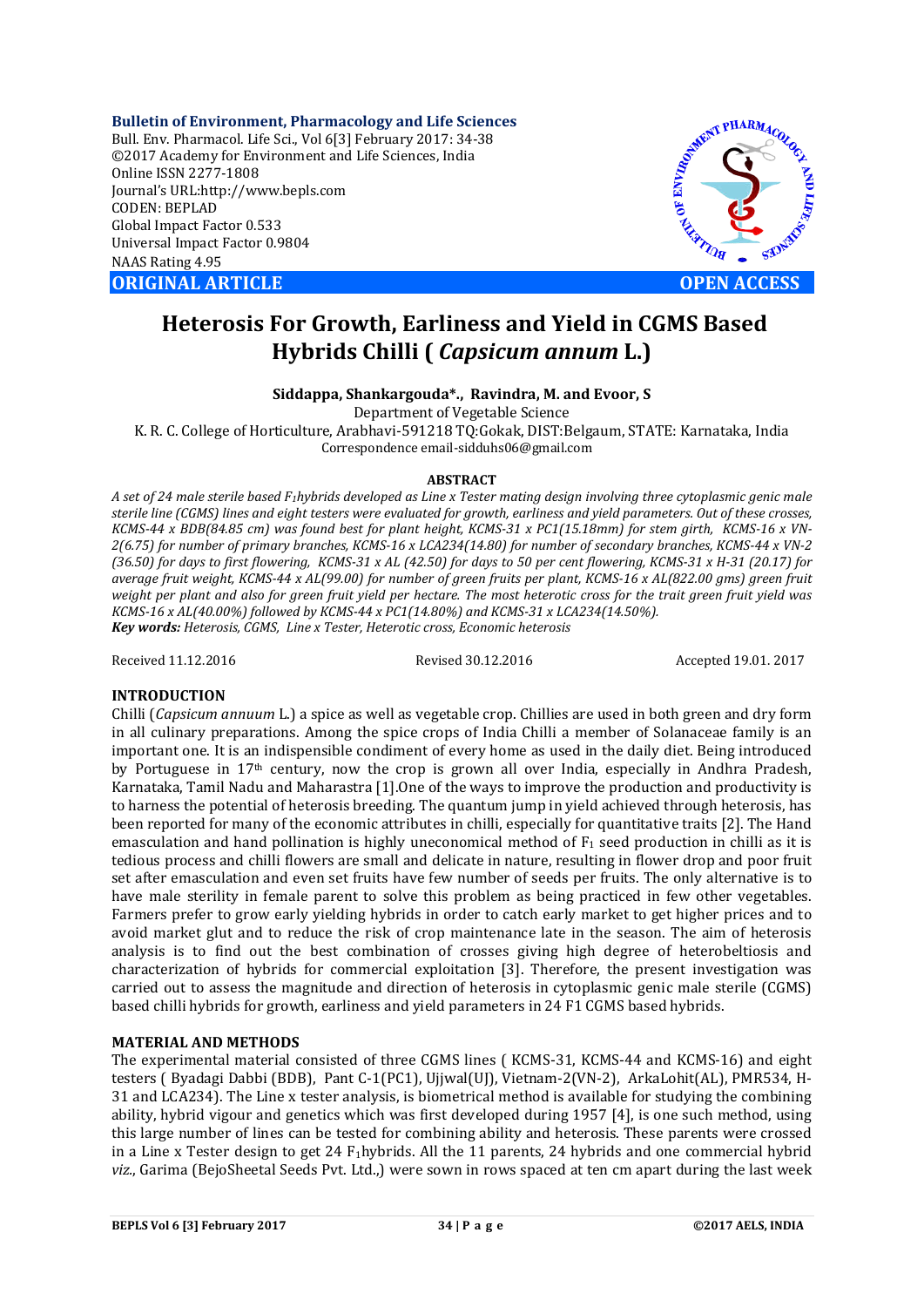of July 2012. Five weeks old healthy seedlings of 35 entries and one commercial hybrid as check were transplanted during the second week of September 2012 in the experimental blocks in randomized block design with two replications. Each entry was represented by single row of 15 plants with spacing of 75 cm between the rows and 45 cm between the plants within row. Observation recorded on growth parameters *viz.,* plant height (cm), stem girth(mm), number of primary branches and number of secondary branches. Earliness parameters *viz.,* days to first flowering and days to 50 percent flowering. Yield parameters *viz.,* average fruit weight(g), number of green fruit per plant, green fruit weight per plant(g) and green fruit yield per hectare(t/ha). The mean over the replications for all the parents and crosses for the each of the character was calculated and used in the estimation of heterosis. The magnitude of heterosis was calculated as per cent increase or decrease in F1over the means of commercial check hybrid [5].

# **RESULTS**

The data revealed that there were significant differences for all the characters (Table1). The parent PMR534 was found best for plant height, PC1for stem girth, LCA234 for number of primary branches and BDB for number of secondary branches. The parent LCA234 for days to first flowering and also for days to 50 per cent flowering. The parentVN-2for average fruit weight, PMR534 for number of green fruits per plant, AL green fruit weight per plant and also for green fruit yield per hectare. Out of 24 crosses developed and evaluated the per se *per se* performance, the cross KCMS-44 x BDB (84.85) was found best for plant height, the cross KCMS-31 x PC1 (15.18) for stem girth, the cross KCMS-16 x VN-2(6.75) for number of primary branches and cross KCMS-16 x LCA234 (14.80) for number of secondary branches. The cross KCMS-44 x VN-2 (36.50) for days to first flowering and cross KCMS-31 x AL for days to 50 per cent flowering shown maximum desirable negative direction towards earliness. The cross KCMS-31 x H-31(20.17) was exhibited maximum per se value for Average fruit weight, KCMS-44 x AL (99.00) for number of green fruits per plant, KCMS-16 x AL (822.00) green fruit weight per plant and KCMS16 x AL (24.36 t/ha) green fruit yield per hectare. These best crosses also exhibited the maximum heterosis over the commercial check in desirable direction for their respective traits. Among 24 crosses, 21 crosses over the commercial check for days to first flowering and 11 crosses for days to 50 per cent flowering exhibited the significant negative heterosis and the cross KCMS-44 x VN-2 exhibited maximum negative (- 24.70%) and significant heterosis over the commercial check for days to first flowering and with respect to days to 50 per cent flowering, the maximum and significantly negative standard heterosis (-15.80%) was observed in the cross KCMS-31 x AL (Table 2). Among 24 crosses, 18 and 15 hybrids exhibited positive and significant heterosis for average fruit weight and number of green fruits per plant. The cross KCMS-31 x H-31 exhibited maximum standard heterosis (100.90 %) for average fruit weight (Table 2.) and the cross KCMS-16 x AL exhibited maximum heterosis over the commercial check for green fruit weight per plant (40.00%) and for green fruit yield per hectare (41.40%). Among 24 crosses, 11 crosses over commercial check exhibited positive and significant heterosis for green fruit weight per plant and green fruit yield per hectare.

## **DISCUSSION**

In present study heterotic crosses shown high frequency over commercial check these results are in agreement with earlier workers [6, 7]. With respect to earliness the cross KCMS-44 x VN-2 exhibited maximum negative and significant heterosis over the commercial check for days to first flowering and with respect to days to 50 per cent flowering, the maximum and significantly negative standard heterosis was observed in the cross KCMS-31 x AL (Table 2). These results are in line with the findings earlier research [6, 8] and Yield components greatly influence the yield and expression of heterosis for average fruit weight, green fruit weight per plant and number of fruits per plant can greatly contribute for heterosis observed for total green fruit yield per plant. For all these traits, positive heterosis is desirable. In case of yield characters The cross KCMS-31 x H-31 exhibited maximum standard heterosis (100.90 %) for average fruit weight (Table 2.) and it was higher compared to earlier reports [9, 10] (19.58%) and (57.29%) and the cross KCMS-16 x AL exhibited maximum heterosis over the commercial check for green fruit weight per plant (40.00%) and for green fruit yield per hectare (41.40%). Among 24 crosses, 11 crosses over commercial check exhibited positive and significant heterosis for green fruit weight per plant and green fruit yield per hectare. These results are conformity with those of earlier workers [10, 11] Furthermore, the novelty of these crosses reveals from the fact that these crosses are male sterile based, thereby minimizing the hybrid seed production cost by eliminating tedious hand emasculation and pollination. Hence there is great scope for commercial exploitation of these hybrids after further evaluation tests.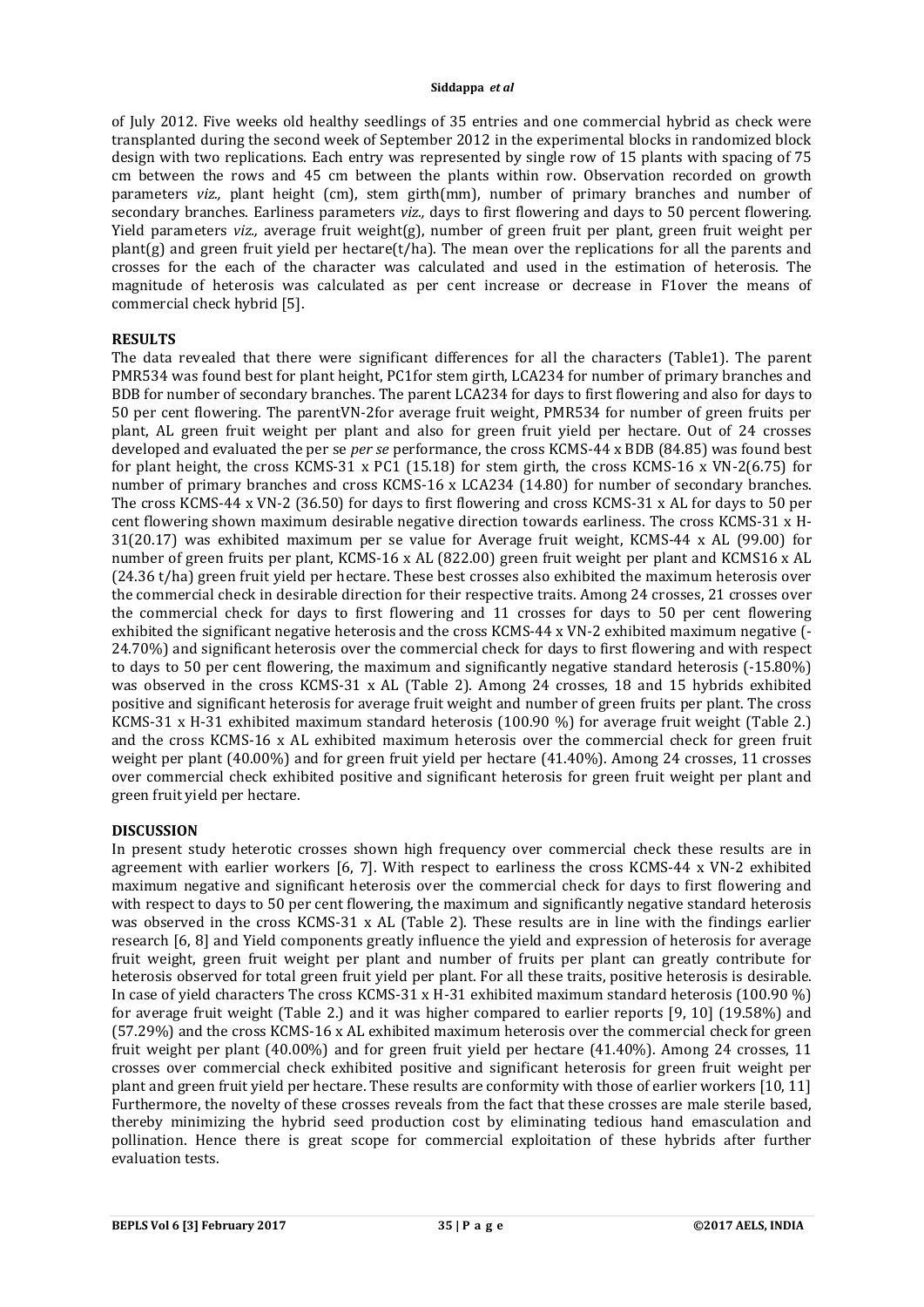| раганість ні спіні. |                 |        |       |          |           |           |           |         |          |                       |       |
|---------------------|-----------------|--------|-------|----------|-----------|-----------|-----------|---------|----------|-----------------------|-------|
|                     | Parents<br>and  | Plant  | Stem  | Primary  | Secondary | Days to   | Days to   | Average | Number   | Green                 | Green |
|                     | crosses         | height | girth | branches | branches  | first     | 50per     | fruit   | of green | fruit                 | fruit |
| SI.                 |                 | (cm)   | (mm)  |          |           | flowering | cent      | weight  | fruits   | weight                | vield |
| No.                 |                 |        |       |          |           |           |           |         |          |                       |       |
|                     |                 |        |       |          |           |           | flowering | (g)     | per      | per                   | per   |
|                     |                 |        |       |          |           |           |           |         | plant    | plan <sub>f</sub> (g) | ha(t) |
| $\mathbf{1}$        | KCMS-31 x       |        |       |          |           |           |           |         |          |                       |       |
|                     | <b>BDB</b>      | 69.30  | 8.79  | 5.00     | 12.70     | 48.50     | 56.50     | 13.20   | 51.88    | 403.50                | 11.96 |
| $\overline{2}$      | KCMS-31 x       |        |       |          |           |           |           |         |          |                       |       |
|                     |                 |        |       |          |           |           |           |         |          |                       |       |
|                     | PC <sub>1</sub> | 72.20  | 15.18 | 4.20     | 12.37     | 42.00     | 48.50     | 7.81    | 59.50    | 393.32                | 13.15 |
| 3                   | KCMS-31 x H-    |        |       |          |           |           |           |         |          |                       |       |
|                     | 31              | 69.50  | 10.34 | 3.80     | 8.50      | 42.00     | 48.00     | 20.17   | 43.02    | 361.60                | 11.70 |
| $\overline{4}$      | $KCMS-31x$      |        |       |          |           |           |           |         |          |                       |       |
|                     | <b>PMR534</b>   | 75.10  | 12.62 | 4.95     | 9.10      | 43.50     | 48.50     | 10.12   | 47.00    | 614.50                | 18.21 |
| 5                   | KCMS-31 x UJ    | 70.05  | 14.17 | 5.70     | 11.30     | 38.50     | 46.50     | 8.63    | 46.58    | 655.20                | 19.41 |
|                     |                 |        |       |          |           |           |           |         |          |                       |       |
| 6                   | KCMS-31 x       |        |       |          |           |           |           |         |          |                       |       |
|                     | LCA234          | 75.95  | 12.61 | 6.00     | 8.65      | 39.00     | 43.50     | 10.08   | 78.50    | 672.40                | 19.95 |
| 7                   | KCMS-31 x       |        |       |          |           |           |           |         |          |                       |       |
|                     | $VN-2$          | 68.72  | 10.12 | 6.10     | 10.31     | 41.00     | 51.50     | 13.92   | 83.50    | 542.90                | 16.09 |
| 8                   | KCMS-31 x AL    | 77.66  | 11.75 | 5.10     | 8.70      | 38.50     | 42.50     | 11.38   | 76.50    | 657.00                | 19.50 |
| 9                   | KCMS-44 x       |        |       |          |           |           |           |         |          |                       |       |
|                     | <b>BDB</b>      | 84.85  |       |          |           | 43.00     |           | 13.76   |          |                       |       |
|                     |                 |        | 13.30 | 5.55     | 13.35     |           | 57.50     |         | 55.04    | 623.05                | 18.46 |
| 10                  | KCMS-44 x       |        |       |          |           |           |           |         |          |                       |       |
|                     | PC <sub>1</sub> | 77.70  | 11.39 | 6.60     | 11.90     | 40.50     | 45.50     | 16.19   | 43.98    | 674.00                | 19.97 |
| 11                  | KCMS-44 x H-    |        |       |          |           |           |           |         |          |                       |       |
|                     | 31              | 76.70  | 11.47 | 6.32     | 9.10      | 42.50     | 56.00     | 11.99   | 70.00    | 459.50                | 13.61 |
| 12                  | KCMS-44 x       |        |       |          |           |           |           |         |          |                       |       |
|                     | <b>PMR534</b>   | 60.40  | 11.48 | 4.90     | 14.55     | 39.50     | 48.00     | 14.51   | 72.00    | 636.50                | 18.86 |
| 13                  |                 |        |       |          |           |           |           |         |          |                       |       |
|                     | KCMS-44 x UJ    | 70.00  | 13.94 | 6.30     | 9.90      | 40.50     | 53.50     | 19.80   | 68.44    | 583.00                | 17.27 |
| 14                  | KCMS-44 x       |        |       |          |           |           |           |         |          |                       |       |
|                     | LCA234          | 52.00  | 9.48  | 5.25     | 12.30     | 42.00     | 55.50     | 12.44   | 67.00    | 498.50                | 15.75 |
| 15                  | KCMS-44 x       |        |       |          |           |           |           |         |          |                       |       |
|                     | $VN-2$          | 63.10  | 12.97 | 5.65     | 14.10     | 36.50     | 43.00     | 11.91   | 92.50    | 573.20                | 18.00 |
| 16                  | KCMS-44 x AL    | 64.50  | 14.37 | 5.70     | 11.90     | 37.50     | 50.50     | 11.34   | 99.00    | 401.00                | 13.90 |
| 17                  | KCMS-16 x       |        |       |          |           |           |           |         |          |                       |       |
|                     | <b>BDB</b>      | 70.30  | 9.60  | 6.20     | 12.20     | 46.00     | 56.00     | 7.32    | 77.00    | 480.80                | 14.25 |
|                     |                 |        |       |          |           |           |           |         |          |                       |       |
| 18                  | $KCMS-16x$      |        |       |          |           |           |           |         |          |                       |       |
|                     | PC <sub>1</sub> | 68.30  | 9.15  | 6.50     | 10.70     | 41.50     | 55.00     | 11.51   | 73.40    | 445.20                | 13.20 |
| 19                  | KCMS-16 x H-    |        |       |          |           |           |           |         |          |                       |       |
|                     | 31              | 75.57  | 10.01 | 4.85     | 9.70      | 39.00     | 56.00     | 15.16   | 74.68    | 582.30                | 17.85 |
| 20                  | KCMS-16 x       |        |       |          |           |           |           |         |          |                       |       |
|                     | <b>PMR534</b>   | 64.60  | 14.28 | 5.35     | 8.10      | 47.00     | 58.50     | 13.03   | 67.00    | 486.40                | 14.45 |
|                     |                 |        |       |          |           |           |           |         |          |                       |       |
| 21                  | KCMS-16 x UI    | 74.20  | 11.63 | 5.95     | 6.10      | 39.50     | 44.50     | 14.23   | 54.96    | 455.00                | 13.65 |
| 22                  | KCMS-16 x       |        |       |          |           |           |           |         |          |                       |       |
|                     | LCA234          | 75.25  | 12.39 | 6.05     | 14.80     | 39.00     | 43.50     | 13.74   | 48.03    | 513.40                | 15.45 |
| 23                  | KCMS-16 x       |        |       |          |           |           |           |         |          |                       |       |
|                     | $VN-2$          | 71.35  | 11.65 | 6.75     | 13.15     | 43.50     | 50.50     | 10.03   | 62.72    | 597.40                | 17.70 |
| 24                  | KCMS-16 x AL    | 69.60  | 8.64  | 6.70     | 6.72      | 41.00     | 52.50     | 16.58   | 50.06    | 822.00                | 24.36 |

## Table 1.*Per se* performance of parents (lines and testers) and hybrids for growth, earliness and yield parameters in chilli.

|                |                   |                         |                       |                     |                                 | Cont                          |                                        |                                   |                                     |                                          |                                         |
|----------------|-------------------|-------------------------|-----------------------|---------------------|---------------------------------|-------------------------------|----------------------------------------|-----------------------------------|-------------------------------------|------------------------------------------|-----------------------------------------|
| Sl. No.        | Genotypes         | Plant<br>height<br>(cm) | Stem<br>girth<br>(mm) | Primary<br>branches | Secondary<br>branches           | Days to<br>first<br>flowering | Days to<br>50 per<br>cent<br>flowering | Average<br>fruit<br>weight<br>(g) | Number<br>of fruits<br>per<br>plant | Green<br>fruit<br>weight<br>per<br>plant | Green<br>fruit<br>yield<br>per<br>ha(t) |
| <b>LINES</b>   |                   |                         |                       |                     |                                 |                               |                                        |                                   |                                     |                                          |                                         |
| 25             | KCMS-31           | 64.00                   | 9.95                  | 3.55                | 10.50                           | 50.00                         | 57.50                                  | 9.46                              | 63.00                               | 345.00                                   | 10.22                                   |
| 26             | KCMS-44           | 68.90                   | 11.43                 | 3.85                | 10.10                           | 51.00                         | 55.50                                  | 11.29                             | 65.00                               | 551.60                                   | 16.34                                   |
| 27             | KCMS-16           | 51.30                   | 9.04                  | 4.10                | 7.40                            | 52.50                         | 60.00                                  | 7.91                              | 44.58                               | 303.75                                   | 9.25                                    |
| <b>TESTERS</b> |                   |                         |                       |                     |                                 |                               |                                        |                                   |                                     |                                          |                                         |
| 28             | ByadagiDabbi      | 57.80                   | 7.75                  | 5.90                | 13.40                           | 51.00                         | 62.50                                  | 12.61                             | 49.68                               | 411.95                                   | 12.21                                   |
| 29             | Pant C-1          | 66.10                   | 12.73                 | 6.70                | 9.60                            | 45.50                         | 53.50                                  | 12.56                             | 43.04                               | 360.00                                   | 10.68                                   |
| 30             | $H-31$            | 64.02                   | 8.63                  | 6.35                | 9.65                            | 50.50                         | 56.50                                  | 13.21                             | 57.50                               | 356.20                                   | 11.05                                   |
| 31             | PMR534            | 74.90                   | 11.92                 | 5.95                | 8.70                            | 48.00                         | 55.00                                  | 8.25                              | 70.00                               | 432.50                                   | 12.81                                   |
| 32             | Ujiwal            | 68.10                   | 10.09                 | 5.50                | 11.00                           | 47.00                         | 55.00                                  | 11.95                             | 65.50                               | 486.50                                   | 14.41                                   |
| 33             | LCA234            | 69.70                   | 8.65                  | 6.90                | 12.80                           | 41.50                         | 51.50                                  | 13.71                             | 54.50                               | 461.60                                   | 13.68                                   |
| 34             | $VN-2$            | 57.40                   | 7.83                  | 6.60                | 12.25                           | 52.50                         | 59.00                                  | 14.42                             | 46.50                               | 496.50                                   | 14.71                                   |
| 35             | ArkaLohit         | 70.10                   | 10.51                 | 6.85                | 13.10                           | 48.50                         | 53.50                                  | 12.40                             | 55.96                               | 625.50                                   | 18.53                                   |
| Commercial     |                   |                         |                       |                     |                                 |                               |                                        |                                   |                                     |                                          |                                         |
| check          |                   |                         |                       |                     |                                 |                               |                                        |                                   |                                     |                                          |                                         |
| 36             | cc                | 65.40                   | 9.60                  | 5.50                | 8.55                            | 48.50                         | 55.50                                  | 10.04                             | 53.00                               | 558.70                                   | 17.23                                   |
|                | BDB: ByadagiDabbi | PC1: Pant C-1           |                       |                     | VN-2 : Vietnam-2<br>UI : Ujiwal |                               |                                        | AL: ArkaLohit                     |                                     |                                          |                                         |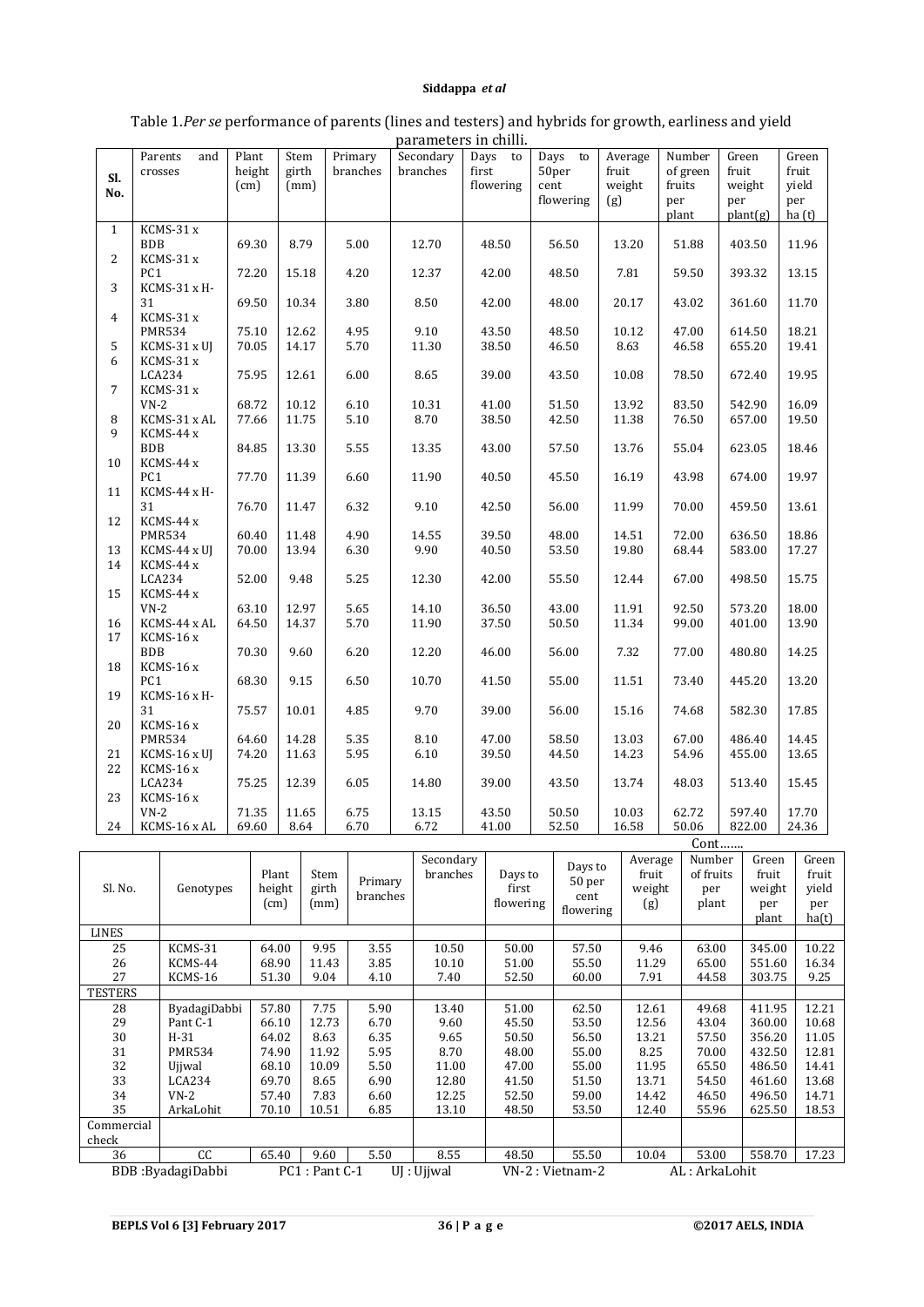| Sl.<br>No.          | Parents<br>and<br>crosses     | Plant<br>height      | Stem<br>girth        | Primary<br>branches   | Secondary<br>branches | Days<br>to<br>first<br>flowering | Days<br>to<br>50per<br>cent<br>flowering | Average<br>fruit<br>weight | Number<br>of fruits<br>per<br>plant | Green<br>fruit<br>weight<br>per | Green<br>fruit<br>yield<br>per ha |
|---------------------|-------------------------------|----------------------|----------------------|-----------------------|-----------------------|----------------------------------|------------------------------------------|----------------------------|-------------------------------------|---------------------------------|-----------------------------------|
|                     |                               |                      |                      |                       |                       |                                  |                                          |                            |                                     | plant                           |                                   |
| $\mathbf{1}$        | KCMS-31<br>x BDB              | $6.00**$             | $-8.40**$            | $-9.10**$             | 48.50**               | 0.00                             | 11.90**                                  | 31.50**                    | $-2.10$                             | 31.30**                         | 30.60**                           |
| 2                   | KCMS-31<br>x PC1              | $10.40**$            | 58.10**              | $-23.60**$            | 44.70**               | $-13.40**$                       | $-4.00**$                                | $-22.00**$                 | 12.30**                             | 33.00**                         | 23.70**                           |
| 3                   | KCMS-31<br>x H-31<br>KCMS-31  | $6.30**$             | $7.70**$             | $-30.90**$            | $-0.60$               | $-13.40**$                       | $-8.90**$                                | 100.90**                   | $-18.80**$                          | 38.40**                         | 32.10**                           |
| $\overline{4}$<br>5 | x PMR534                      | 14.80**              | 31.40**              | $-10.00**$            | $6.40**$              | $-10.30**$                       | $-4.00**$                                | 0.80                       | $-11.30**$                          | $4.70**$                        | 5.700**                           |
| 6                   | KCMS-31<br>x UJ<br>KCMS-31    | $7.10**$             | 47.60**              | $3.60**$              | 32.20**               | $-20.60**$                       | $-7.90**$                                | $-14.00**$                 | $-12.10**$                          | $11.60**$                       | 12.70**                           |
| 7                   | x LCA234<br>KCMS-31           | 16.10**              | 31.30**              | $9.10**$              | 1.20                  | $-19.60**$                       | $-13.90**$                               | 0.40                       | 48.10**                             | 14.50**                         | $15.80**$                         |
| 8                   | $x$ VN-2<br>KCMS-31           | $5.10**$             | $5.40**$             | $-10.90**$            | $20.60**$             | $-15.50**$                       | 2.00                                     | 38.60**                    | 57.50**                             | $-7.50**$                       | $-6.60**$                         |
| 9                   | x AL<br>KCMS-44               | 18.70**              | 22.40**              | $-7.30**$             | 1.80                  | $-20.60**$                       | $-15.80**$                               | 13.33**                    | 44.30**                             | 11.90**                         | 13.20**                           |
| 10                  | x BDB<br>KCMS-44              | 29.70**              | 38.50**              | 0.90                  | 56.10**               | $-11.30**$                       | 13.90**                                  | 37.10**                    | 3.80                                | $6.10**$                        | $7.10**$                          |
| 11                  | x PC1<br>KCMS-44              | 18.80**<br>17.30**   | 18.60**              | 20.00**               | 39.20**               | $-16.50**$                       | $-9.90**$                                | $61.30**$                  | $-17.00**$                          | 14.80**                         | 15.90**                           |
| 12                  | x H-31<br>KCMS-44             | $-7.60**$            | 19.50**              | $-9.10**$             | $6.40**$              | $-12.40**$                       | 10.90**                                  | 19.40**                    | 32.10**                             | 21.70**                         | 21.00**                           |
| 13                  | x PMR534<br>KCMS-44           |                      | 19.50**              | $-10.90**$            | 70.20**               | $-18.60**$                       | $-5.00**$                                | 44.50**                    | 35.80**                             | $8.40**$                        | $9.50**$                          |
| 14                  | x UI<br>KCMS-44               | $7.00**$             | 45.20**              | 14.50**               | 15.80**               | $-16.50**$                       | $5.90**$                                 | 97.20**                    | 29.10**                             | $-0.70$                         | 0.20                              |
| 15                  | x LCA234<br>KCMS-44<br>x VN-2 | 20.50**<br>$-3.50**$ | $-1.30**$<br>35.10** | $-4.50**$<br>$2.70**$ | 43.90**<br>64.90**    | $-13.40**$<br>$-24.70**$         | 9.90**<br>$-14.90**$                     | 23.90**<br>18.60**         | 26.40**<br>74.50**                  | 15.10**<br>$-2.40**$            | $-8.60**$<br>$4.50**$             |
| 16                  | KCMS-44<br>x AL               | $-1.40$              | 49.70**              | $3.60**$              | 39.20**               | $-22.70**$                       | 0.00                                     | 12.90**                    | 86.80**                             | 31.70**                         | 19.30**                           |
| 17                  | KCMS-16<br>x BDB              | $7.50**$             | $-0.10$              | 12.70**               | 42.70**               | $-5.20**$                        | 10.90**                                  | $-27.10**$                 | $45.30**$                           | 18.10**                         | $17.30**$                         |
| 18                  | KCMS-16<br>x PC1              | $4.40**$             | $-4.70**$            | 18.20**               | $25.10**$             | $-14.40**$                       | 8.90**                                   | 14.60**                    | 38.50**                             | 24.20**                         | 23.40**                           |
| 19                  | KCMS-16<br>x H-31             | 15.60**              | $4.30**$             | $-11.80**$            | 13.50**               | $-19.60**$                       | 10.90**                                  | 51.00**                    | 40.90**                             | $-0.80$                         | $3.600**$                         |
| 20                  | KCMS-16<br>x PMR534           | $-1.20$              | 48.70**              | $-2.70**$             | $-5.30**$             | $-3.10$                          | 15.80**                                  | 29.80**                    | 26.40**                             | 17.10**                         | $16.10**$                         |
| 21                  | KCMS-16<br>x UJ               | 13.50**              | $21.10**$            | $8.20**$              | $-28.70**$            | $-18.60**$                       | $-11.90**$                               | 41.70*                     | 3.70                                | 22.50**                         | 20.80**                           |
| 22                  | KCMS-16<br>x LCA234           | $15.10**$            | 29.00**              | $10.00**$             | $73.10**$             | $-19.60**$                       | $-13.90**$                               | 36.90**                    | $-9.40**$                           | 12.50**                         | $10.30**$                         |
| 23                  | KCMS-16<br>x VN-2             | $9.10**$             | 21.30**              | 22.70**               | 53.80**               | $-10.30**$                       | 0.00                                     | $-0.10$                    | 18.30**                             | $1.80**$                        | $2.70**$                          |
| 24                  | KCMS-16                       |                      |                      |                       |                       |                                  |                                          |                            |                                     |                                 |                                   |
|                     | x AL<br>S.Em±                 | $6.40**$<br>0.84     | $10.00**$<br>0.28    | 21.80**<br>0.54       | $-21.40**$<br>0.61    | $-15.50**$<br>1.49               | $4.00**$<br>1.20                         | 65.10**<br>0.59            | $-5.50*$<br>1.87                    | 40.00**<br>0.59                 | 41.40**<br>0.73                   |
|                     | $CD$ at $5%$                  | 1.71                 | 0.57                 | 1.09                  | 1.24                  | 3.02                             | 2.44                                     | 1.20                       | 3.80                                | 1.20                            | 1.49                              |
|                     | $CD$ at $1\%$                 | 2.30                 | 0.77                 | 1.47                  | 1.66                  | 4.06                             | 3.27                                     | 1.61                       | 5.10                                | 1.6                             | 2.0                               |
|                     |                               |                      |                      |                       |                       |                                  |                                          |                            |                                     |                                 |                                   |

#### Table 2.Heterosis (%) over commercial check (Garima) in respect of growth, earliness and yield parameters in chilli.

\*and\*\*indicate significance of values at p=0.05 and 0.01, respectively. DAT :Days After Transplanting **BP**- Heterosis over better parent **BTP**- Heterosis over the best parent **CC**- Heterosis over the commercial check (Garima)

BDB :ByadagiDabbi, PC1 : Pant C-1, UJ : Ujjwal, VN-2 : Vietnam-2 , AL : ArkaLohit

#### **REFERENCES**

- 1. Khan, S. and Pariari, A.,2012, Effect of n- fixing biofertilizers on growth, yield and quality of chilli (capsicum annuum l.) *The Bioscan*., 7 (3) : 481-482.
- 2. Deshpande, R. B., 1933, Studies in Chillies. The inheritance of some characters in *Capsicum annum* L. *Indian J. Agri. Sci*, 3: 219-300.
- 3. Vikas, P. and Nandan, M., 2014,Combining ability and heterosis for seed yield and it's attributes in linseed (linum usitatissimum l.). *The Bioscan*., 9 (2): 701-706.
- 4. Kempthorne, O., 1957, An introduction to genetic statistics. John Wiley and Sons, New York, pp. 408-711.
- 5. Narasimhaprasad, B. C., Madhavi Reddi, K. and Sadhasiva, A. T., 2003, Heterosis studies in chilli (*Capsicum annuum* L.). *Indian. J. Hort*., 60 (1): 69-74.
- 6. Themburne, B. V. and Rao, S. K., 2012, Heterosis and combining ability in CMS based hybrid chilli (*Capsicum annuum*L.). *J. Agr. Sci*., 4 (10): 89-96.
- 7. Singh, D. K.,Tewari, P. and Jain, S. K., 2012, Heterosis studies for growth, flowering, and yield of chilli (*Capsicum annuum* L.). *Patnagar J. Res*., 10 (1): 61-65.